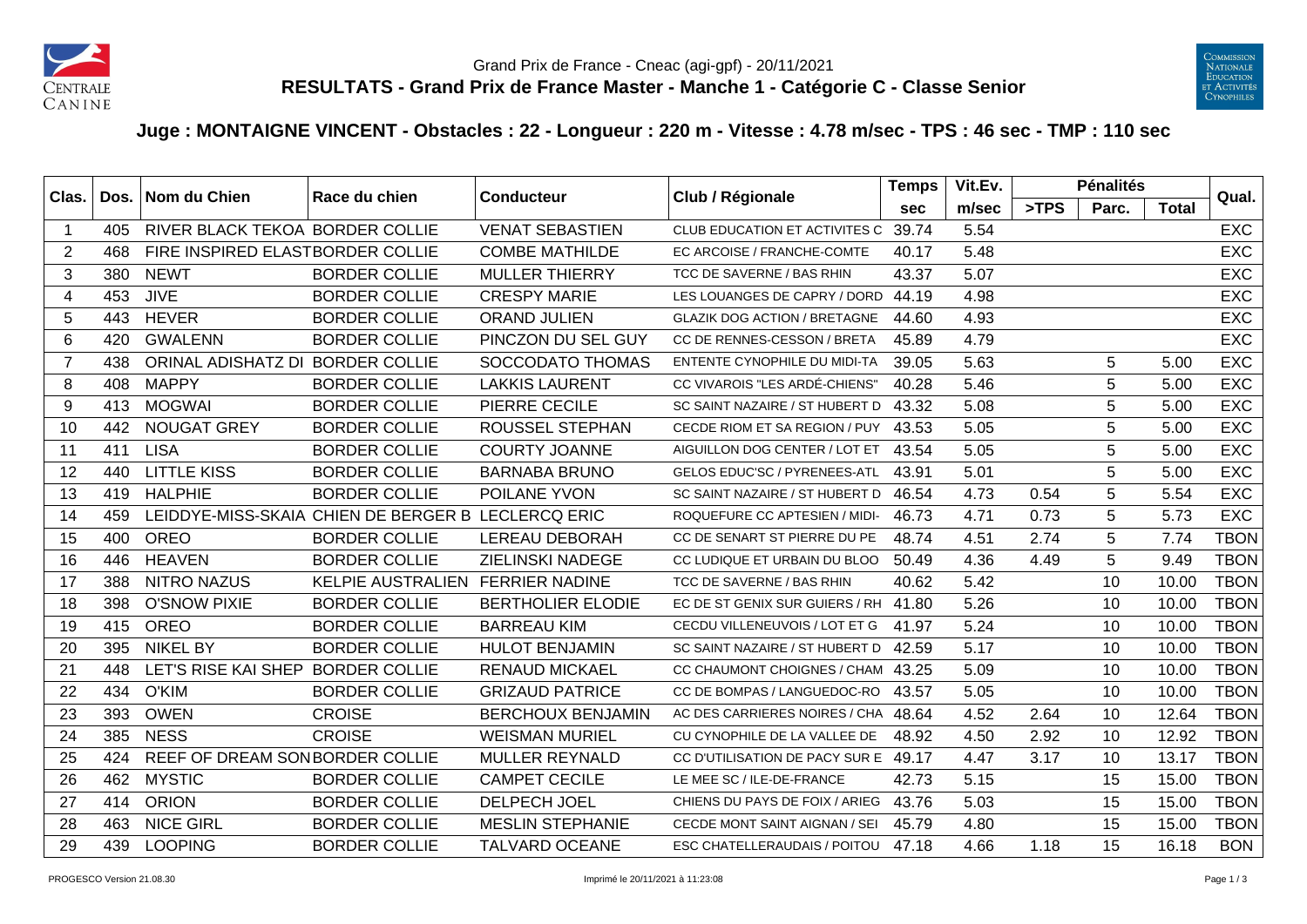| 30 |     | 417 IMPULSE                          | <b>BORDER COLLIE</b>                                  | <b>TOBO CECILE</b>                                  | CC MULTI-PAT'S / CENTRE                                                    | 53.36 | 4.12 | 7.36  | 10 | 17.36 | <b>BON</b> |
|----|-----|--------------------------------------|-------------------------------------------------------|-----------------------------------------------------|----------------------------------------------------------------------------|-------|------|-------|----|-------|------------|
| 31 |     | 451 LOUMA                            | <b>BORDER COLLIE</b>                                  | CALVEZ DOLORES                                      | PAT'AGILES DE CORMERY / CENT                                               | 50.97 | 4.32 | 4.97  | 15 | 19.97 | <b>BON</b> |
| 32 |     | 445 M'VOLF                           | <b>BORDER COLLIE</b>                                  | RAGIVARU VAIHERE                                    | SPORTS ET LOISIRS CANINS DE T 46.35                                        |       | 4.75 | 0.35  | 20 | 20.35 | <b>BON</b> |
| 33 |     | 427 MISSIE                           | <b>BORDER COLLIE</b>                                  | <b>MOQUAY LYDIA</b>                                 | CC EDUCATION AGILITY DU SAINT 52.64                                        |       | 4.18 | 6.64  | 15 | 21.64 | <b>BON</b> |
| 34 | 382 | <b>JANGO</b>                         | CHIEN DE BERGER B DUMONT FABRICE                      |                                                     | CEC FAUVILLAIS / SEINE-MARITIM                                             | 57.98 | 3.79 | 11.98 | 10 | 21.98 | <b>BON</b> |
| 35 |     | 389 FAR WEST LEGEND                  |                                                       | BERGER AUSTRALIE COROLLER ERWANN                    | ENTENTE CANINE DE VERTOU / ST 53.84                                        |       | 4.09 | 7.84  | 15 | 22.84 | <b>BON</b> |
| 36 |     | 452 HURKO                            |                                                       |                                                     | CHIEN DE BERGER B PENNETIER PAUL-ANTOI CECDE FOS SUR MER / MIDI-COTE 51.86 |       | 4.24 | 5.86  | 20 | 25.86 | <b>BON</b> |
| 37 |     | 397 HAVANE                           | CHIEN DE BERGER B BARLET GUY                          |                                                     | 6 PAT'CLUB / BASSE-NORMANDIE                                               | 52.06 | 4.23 | 6.06  | 20 | 26.06 | SQ         |
| 38 |     |                                      | 416 LEELOO SIMPLY DIVI CHIEN DE BERGER B REMUND ALAIN |                                                     | OBEISSANCE DETENTE AGILITY C 49.10                                         |       | 4.48 | 3.10  | 25 | 28.10 | SQ         |
| 39 |     | 409 LEGEND                           |                                                       | BERGER AUSTRALIE SEDES JEAN-FRAN¿OIS                | CC DE BOMPAS / LANGUEDOC-RO                                                | 49.29 | 4.46 | 3.29  | 25 | 28.29 | SQ         |
| 40 |     | 447 JUST AN ANGEL                    | BERGER AUSTRALIE SILVAGNI SANDRINE                    |                                                     | CC DE JOIGNY / BOURGOGNE                                                   | 64.33 | 3.42 | 18.33 | 10 | 28.33 | SQ         |
| 41 | 441 | <b>IOKINA</b>                        | CHIEN DE BERGER B CARON HERVE                         |                                                     | CC DU PAYS DU THELLE / OISE                                                | 54.34 | 4.05 | 8.34  | 20 | 28.34 | SQ         |
| 42 | 421 | <b>NASKO</b>                         | <b>BORDER COLLIE</b>                                  | <b>CHLOT MICKAEL</b>                                | CC DE CHANTILLY / OISE                                                     | 49.44 | 4.45 | 3.44  | 25 | 28.44 | SQ         |
| 43 | 401 | <b>JUNE</b>                          |                                                       | BERGER AUSTRALIE DESAULTY CAROLINE                  | SC WITTOIS / ST-HUBERT-DU-NOR 62.61                                        |       | 3.51 | 16.61 | 15 | 31.61 | SQ         |
| 44 | 437 | LIVANN                               | BERGER DE BRIE                                        | <b>TOULLIC JACQUES</b>                              | CC ET SPORTIF DU GATINAIS DE P 56.58                                       |       | 3.89 | 10.58 | 25 | 35.58 | SQ         |
| 45 | 464 | <b>HEAVEN</b>                        | <b>BORDER COLLIE</b>                                  | <b>GARNIER SANDRINE</b>                             | LIMOGES SCC / HAUTE VIENNE                                                 | 49.19 | 4.47 | 3.19  | 35 | 38.19 | SQ         |
| 46 |     | 455 MOUNE                            | <b>BORDER COLLIE</b>                                  | <b>BOURRIER NATHALIE</b>                            | CC MULTI-PAT'S / CENTRE                                                    | 59.30 | 3.71 | 13.30 | 25 | 38.30 | SQ         |
|    |     | 379 HEBENE                           | BERGER HOLLANDAI COMBE MATHILDE                       |                                                     | EC ARCOISE / FRANCHE-COMTE                                                 |       |      |       |    |       | ELI        |
|    |     | 381 FLASH I                          | CHIEN DE BERGER B ANDREONI MARC                       |                                                     | CC OLLIOULAIS DE DRESSAGE / MI                                             |       |      |       |    |       | <b>ELI</b> |
|    |     | 383 ISKA                             | RETRIEVER DU LABR ROURE SANDRINE                      |                                                     | AC CEVENOLE / LANGUEDOC-ROU                                                |       |      |       |    |       | ELI        |
|    | 384 | <b>KIRA</b>                          | <b>BORDER COLLIE</b>                                  | <b>FAUCHEROT TEDDY</b>                              | SCC DE L'ETOILE / MIDI-COTE D'AZ                                           |       |      |       |    |       | ELI        |
|    |     | 386 HOOLIGAN                         | CHIEN DE BERGER B JOUNIN JULIE                        |                                                     | CC SOUS LE VAL / SEINE-MARITIM                                             |       |      |       |    |       | ELI        |
|    |     | 387 JANELLE                          |                                                       | BERGER AUSTRALIE DEROUINEAU SYLVIE                  | CC ET SPORTIF DU GATINAIS DE P 56.00                                       |       | 3.93 |       |    |       | ELI        |
|    |     | 390 FIRESTORM DEI MATI BORDER COLLIE |                                                       | <b>LALIGANT FABRICE</b>                             | CHIENS SPORTIFS DU PAYS AVAL                                               |       |      |       |    |       | <b>ELI</b> |
|    |     | 391 NESS                             | <b>BORDER COLLIE</b>                                  | <b>OMRI NORDINE.M</b>                               | CLUB D'ESC BERJALLIEN / RHONE-                                             |       |      |       |    |       | ELI        |
|    | 392 |                                      |                                                       | INNA-MOTHER-BOAR BERGER AUSTRALIE PARISELLE BERNARD | ESC UJB DE SAINT-DIZIER / CHAM                                             |       |      |       |    |       | <b>ELI</b> |
|    | 394 | <b>JEDI NEVER STOP</b>               | <b>BORDER COLLIE</b>                                  | PARENTY CAMILLE                                     | SCC DE L'ETOILE / MIDI-COTE D'AZ                                           |       |      |       |    |       | ELI        |
|    |     | 396 CHIPIE                           | <b>DALMATIEN</b>                                      | <b>COLLIN BRUNO</b>                                 | CECBOUXIEROIS / LORRAINE                                                   |       |      |       |    |       | ELI        |
|    |     | 399 N'GOYA                           | <b>BORDER COLLIE</b>                                  | <b>BOURDON OLIVIER</b>                              | ABBEVILLE AGILITY / NORD PICAR                                             |       |      |       |    |       | ELI        |
|    |     | 403 MISS MONOI                       |                                                       | BERGER AUSTRALIE BONNAUD CHRISTIAN                  | CC SPORTIF MANOSQUIN / MIDI-C                                              |       |      |       |    |       | <b>ELI</b> |
|    |     | 406 IKITA                            | CHIEN DE BERGER B ROUGER MARGAUX                      |                                                     | CC LA MARTYRE / BRETAGNE                                                   |       |      |       |    |       | <b>ELI</b> |
|    |     | 407 RAZZ ROCKET VAKO BORDER COLLIE   |                                                       | <b>WEBER MICHELLE</b>                               | CC DE SARREGUEMINES / LORRAI                                               |       |      |       |    |       | ELI        |
|    |     | 410 I CHEYENNE                       | <b>BORDER COLLIE</b>                                  | <b>BULTEL REYNALD</b>                               | CLUB D'AGILITY ET D'EDUCATION                                              |       |      |       |    |       | ELI        |
|    |     | 412 ORWEN                            | <b>BORDER COLLIE</b>                                  | <b>TAILPIED CHRISTOPHE</b>                          | CU ET D'EC DE SAINT CYPRIEN / L                                            |       |      |       |    |       | ELI        |
|    |     | 418 MUSTANG FASTBACK BORDER COLLIE   |                                                       | <b>MONCET MATHIEU</b>                               | TOUTOUS SPORTIFS CREUSOIS /                                                |       |      |       |    |       | ELI        |
|    |     |                                      | 422 BLAST OF ENERGY W CHIEN DE BERGER B MUREAU CELINE |                                                     | CC ONDAINE / RHONE-ALPES                                                   |       |      |       |    |       | <b>ELI</b> |
|    |     | 423 SHADOW OF AIRE RE BORDER COLLIE  |                                                       | <b>CORDIER OLIVIER</b>                              | CC DU TOULOIS / LORRAINE                                                   |       |      |       |    |       | ELI        |